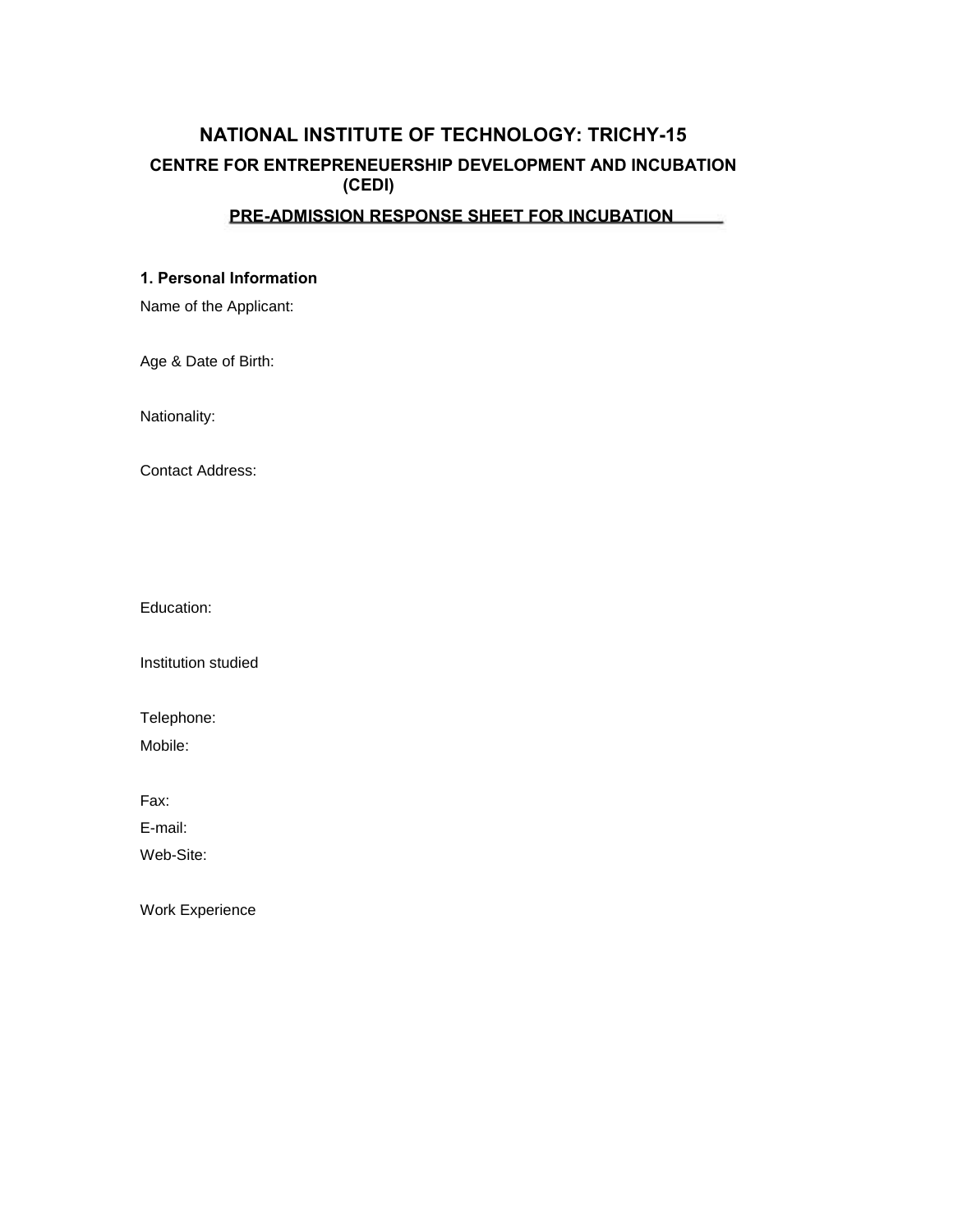### **2. Please indicate your status:**

| You have a novel technological idea/ concept and Yes<br>hope to convert it in to a commercially viable product/<br>services through technological support/R&D<br>collaboration with NITT |     | No |
|------------------------------------------------------------------------------------------------------------------------------------------------------------------------------------------|-----|----|
| You hope to become a new technology entrepreneur<br>in a few years                                                                                                                       | Yes | No |
| You own/represent a 1st Generation Start-up Yes<br>Company engaged in a technology business                                                                                              |     | No |

# **3. Facilities Requirements:**

- 1. Why do you want to locate in the CEDI?
- 2. Infrastructure requirement for space, workstations or PCs:
- 3. List any special requirements for usage of NITT laboratory facilities:
- 4. Specify requirement of Mentoring and other professional services/ support:
- 5. Indicate how your business might benefit from access to NITT's human and physical resources.
- 6. If accepted as an Incubatee, when would you want to start occupancy in the Incubator?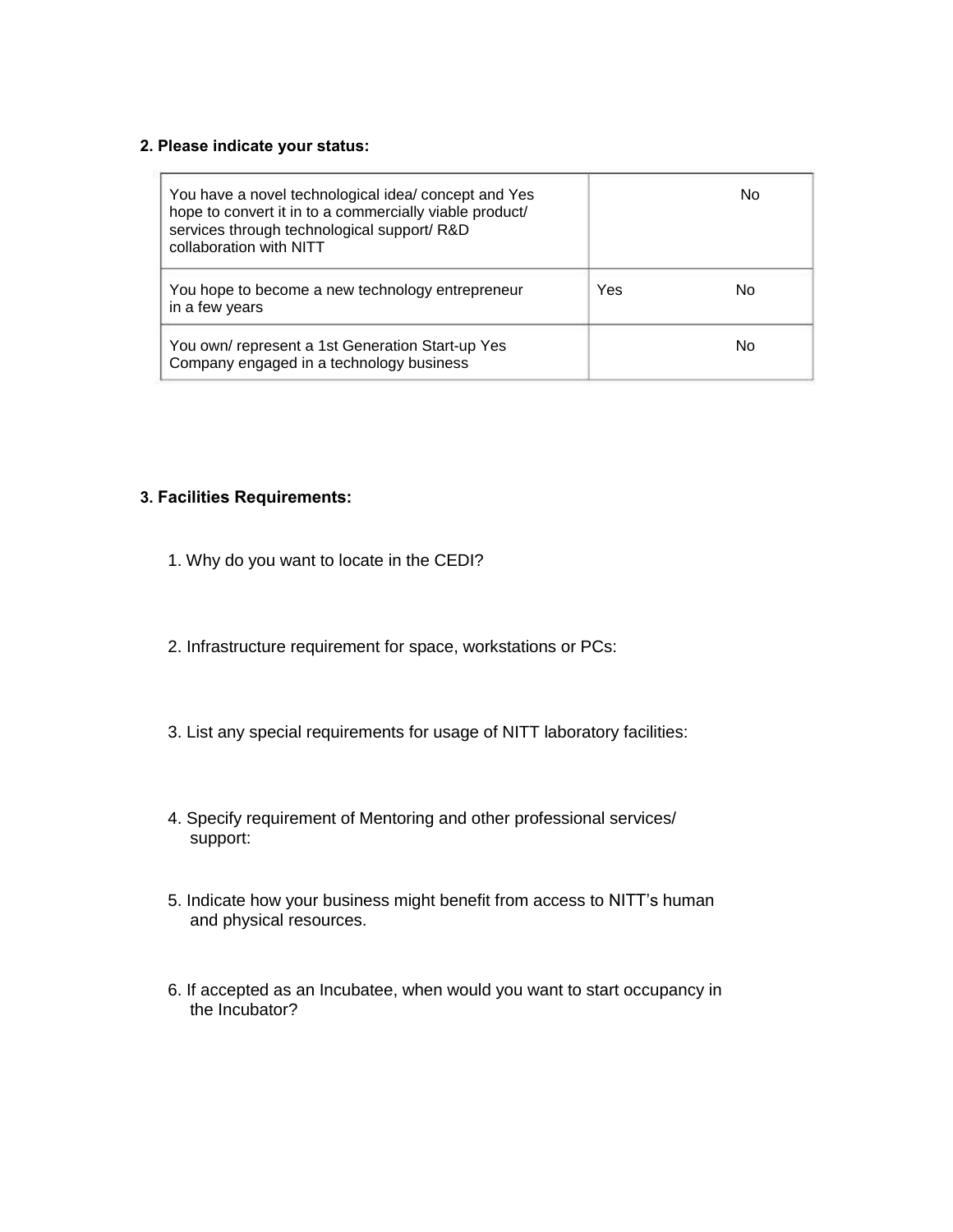7. How many total employees will be occupying space? (Give details year wise)

| Full-Time |  |
|-----------|--|
| Part-Time |  |

8. Are you currently occupying a facility (either in your home or at a commercial location)? If yes, what is your current occupied area in square ft.? What is your approximate monthly cost for this facility?

Rent: Rs.\_\_\_\_\_\_\_\_\_\_\_\_\_\_ Utilities: Rs. \_\_\_\_\_\_\_\_\_\_\_\_\_\_\_\_\_\_\_\_